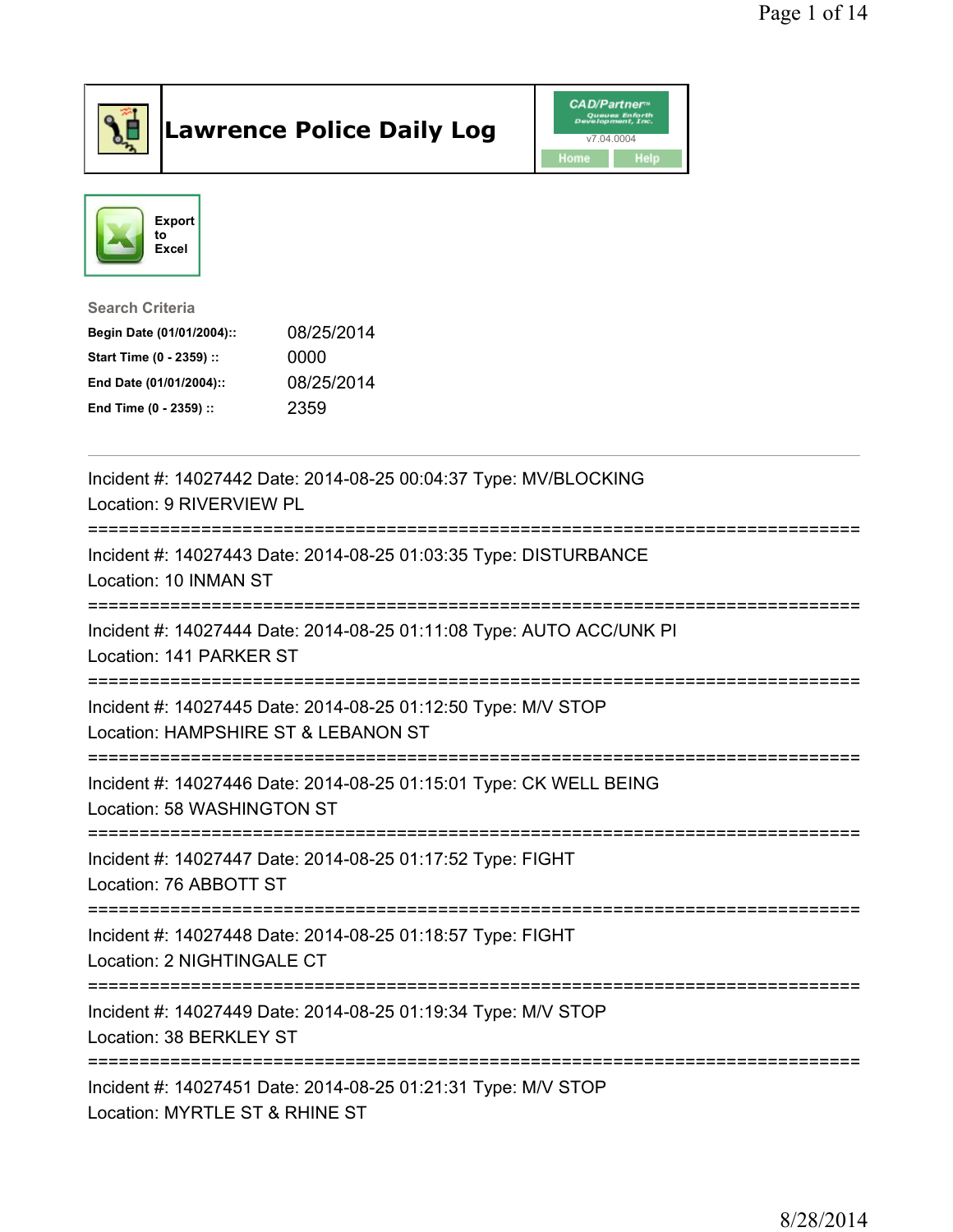| ==========================                                                                                                                   |
|----------------------------------------------------------------------------------------------------------------------------------------------|
| Incident #: 14027450 Date: 2014-08-25 01:21:42 Type: FIGHT<br>Location: 176 BAILEY ST                                                        |
| Incident #: 14027452 Date: 2014-08-25 01:26:27 Type: MAL DAMAGE<br>Location: 59 BROOK ST FL 1                                                |
| Incident #: 14027453 Date: 2014-08-25 01:42:54 Type: M/V STOP<br>Location: ESSEX ST & AMSESBURY ST<br>============================           |
| Incident #: 14027454 Date: 2014-08-25 01:49:00 Type: M/V STOP<br>Location: ESSEX ST & WINTER ST                                              |
| Incident #: 14027455 Date: 2014-08-25 01:49:01 Type: M/V STOP<br>Location: HAVERHILL ST & LAWRENCE ST                                        |
| Incident #: 14027456 Date: 2014-08-25 02:26:15 Type: M/V STOP<br>Location: DENNYS / 160 WINTHROP AV<br>===================================== |
| Incident #: 14027457 Date: 2014-08-25 03:19:59 Type: M/V STOP<br>Location: BURKE ST & EVERETT ST<br>====================                     |
| Incident #: 14027458 Date: 2014-08-25 03:44:48 Type: DISORDERLY<br>Location: 355 BROADWAY                                                    |
| Incident #: 14027459 Date: 2014-08-25 04:07:47 Type: DISORDERLY<br>Location: 355 BROADWAY                                                    |
| Incident #: 14027460 Date: 2014-08-25 04:27:57 Type: M/V STOP<br>Location: 100 WINTHROP AV                                                   |
| Incident #: 14027461 Date: 2014-08-25 04:31:00 Type: TOW OF M/V<br>Location: 231 HAMPSHIRE ST                                                |
| Incident #: 14027462 Date: 2014-08-25 06:11:01 Type: ALARMS<br>Location: VOLTEK / 100 SHEPARD ST                                             |
| Incident #: 14027463 Date: 2014-08-25 06:12:20 Type: LARCENY/PAST<br>Location: 244 MT VERNON ST                                              |
| Incident #: 14027464 Date: 2014-08-25 06:43:08 Type: SEX OFF. PAST                                                                           |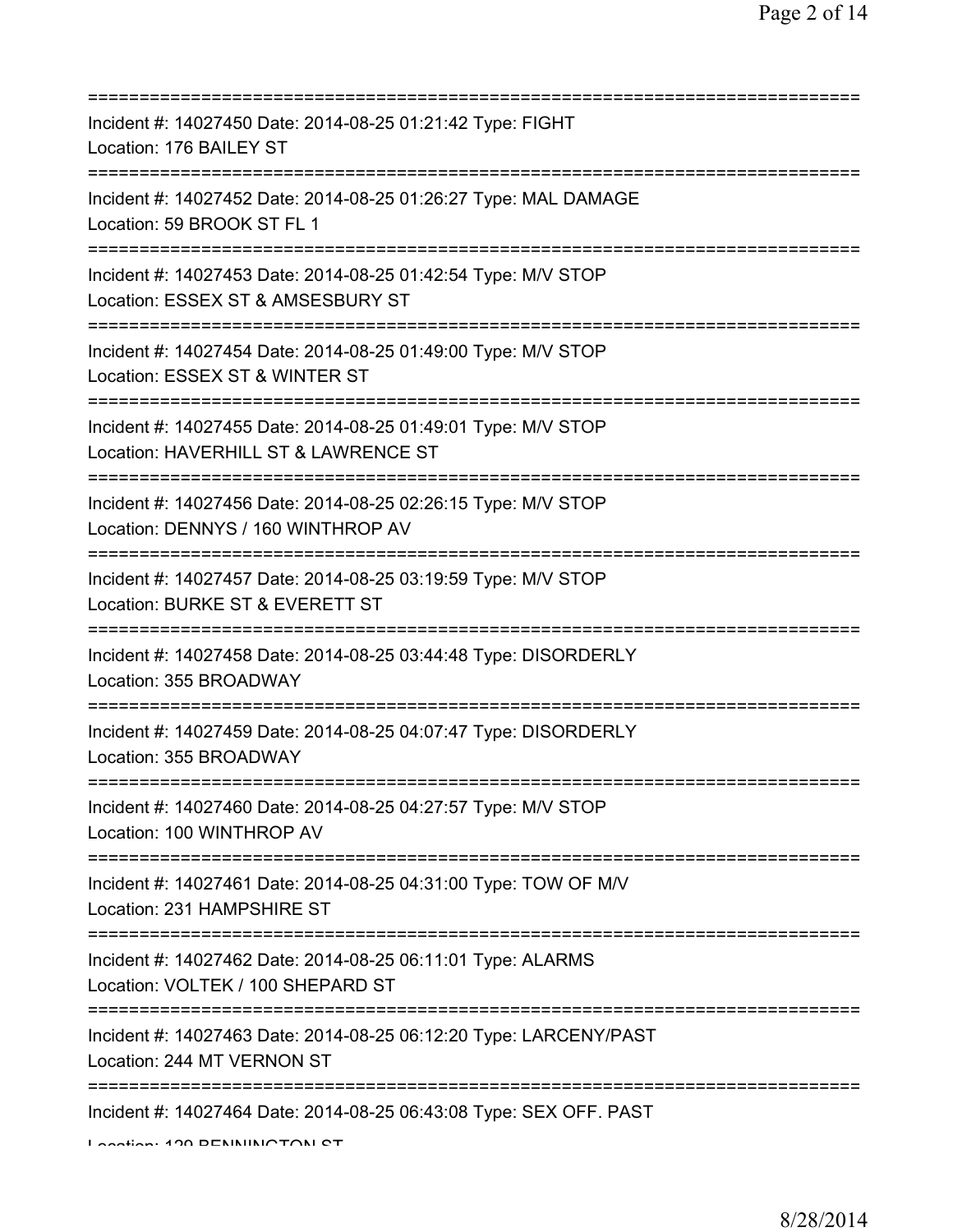| Incident #: 14027465 Date: 2014-08-25 06:49:13 Type: ALARMS<br>Location: DELACARLA RESIDENCE / 65 THORNDIKE ST        |
|-----------------------------------------------------------------------------------------------------------------------|
| Incident #: 14027466 Date: 2014-08-25 06:52:02 Type: STOL/MV/PAS<br>Location: 109 UNION ST                            |
| Incident #: 14027467 Date: 2014-08-25 07:11:52 Type: ALARMS<br>Location: EARLY CHILDHOOD EDUCATION / 360 MERRIMACK ST |
| Incident #: 14027468 Date: 2014-08-25 07:18:39 Type: M/V STOP<br>Location: WINTHROP AV                                |
| Incident #: 14027469 Date: 2014-08-25 07:37:00 Type: GENERAL SERV<br>Location: ANDOVER ST & S BROADWAY                |
| Incident #: 14027470 Date: 2014-08-25 07:49:57 Type: ALARMS<br>Location: LAWRENCE TRAINING SCHOOL / 530 BROADWAY FL 2 |
| Incident #: 14027471 Date: 2014-08-25 07:59:54 Type: TOW OF M/V<br>Location: MARKET ST & TEMPLE ST                    |
| Incident #: 14027472 Date: 2014-08-25 08:04:02 Type: ALARMS<br>Location: 35 KENDALL ST                                |
| Incident #: 14027473 Date: 2014-08-25 08:07:29 Type: TOW OF M/V<br>Location: 464 HAMPSHIRE ST                         |
| Incident #: 14027474 Date: 2014-08-25 08:11:59 Type: MV/BLOCKING<br>Location: ANDOVER ST & STATE ST                   |
| Incident #: 14027475 Date: 2014-08-25 08:31:47 Type: STOL/MV/PAS<br>Location: 93 SPRUCE ST                            |
| Incident #: 14027476 Date: 2014-08-25 08:43:00 Type: MEDIC SUPPORT<br>Location: 359 BROADWAY                          |
| Incident #: 14027477 Date: 2014-08-25 08:52:52 Type: LARCENY/PAST<br>Location: 139 GARDEN ST FL 1                     |
| Incident #: 14027478 Date: 2014-08-25 09:11:56 Type: UNWANTEDGUEST                                                    |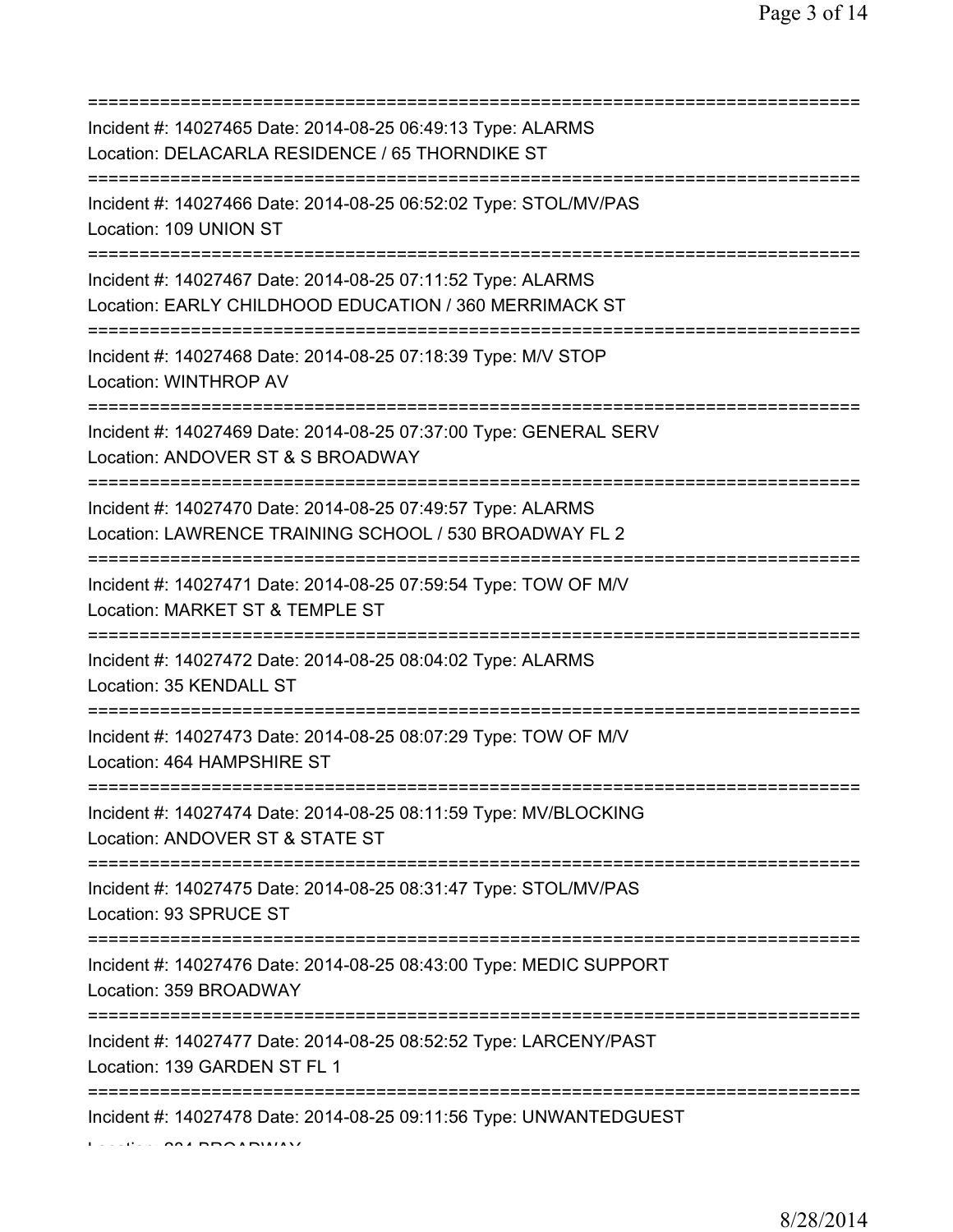| Incident #: 14027479 Date: 2014-08-25 09:12:41 Type: AUTO ACC/UNK PI<br>Location: CLIFTON ST & DRACUT ST                              |
|---------------------------------------------------------------------------------------------------------------------------------------|
| Incident #: 14027480 Date: 2014-08-25 09:14:59 Type: B&E/PAST<br>Location: 99 CANAL ST #EAST SIDE FL 5<br>========================    |
| Incident #: 14027481 Date: 2014-08-25 09:35:21 Type: SUS PERS/MV<br>Location: 342 BROADWAY<br>=====================================   |
| Incident #: 14027482 Date: 2014-08-25 09:38:45 Type: DETAIL<br>Location: 73 BAILEY ST<br>===========================                  |
| Incident #: 14027483 Date: 2014-08-25 09:40:04 Type: DETAIL<br>Location: 420 COMMON ST                                                |
| Incident #: 14027484 Date: 2014-08-25 09:44:45 Type: INVESTIGATION<br>Location: 70 N PARISH RD<br>:=================================  |
| Incident #: 14027485 Date: 2014-08-25 09:52:50 Type: M/V STOP<br>Location: ESSEX ST & NEWBURY ST                                      |
| Incident #: 14027486 Date: 2014-08-25 09:58:18 Type: B&E/PAST<br>Location: 599 CANAL ST #EAST FL 5                                    |
| Incident #: 14027487 Date: 2014-08-25 10:12:12 Type: SUS PERS/MV<br>Location: 380 HAVERHILL ST                                        |
| Incident #: 14027488 Date: 2014-08-25 10:14:48 Type: M/V STOP<br>Location: ESSEX ST & LAWRENCE ST<br>================================ |
| Incident #: 14027489 Date: 2014-08-25 10:21:31 Type: UNWANTEDGUEST<br>Location: 62 MELVIN ST #21 FL BLD11                             |
| Incident #: 14027490 Date: 2014-08-25 10:22:54 Type: SUS PERS/MV<br>Location: CVS PHARMACY / 266 BROADWAY                             |
| Incident #: 14027491 Date: 2014-08-25 10:36:52 Type: 209A/VIOLATION<br>Location: 86 CROSS ST                                          |
| Incident #: 14027492 Date: 2014-08-25 10:39:26 Type: WARRANT SERVE                                                                    |

Location: 66 BOWDOIN ST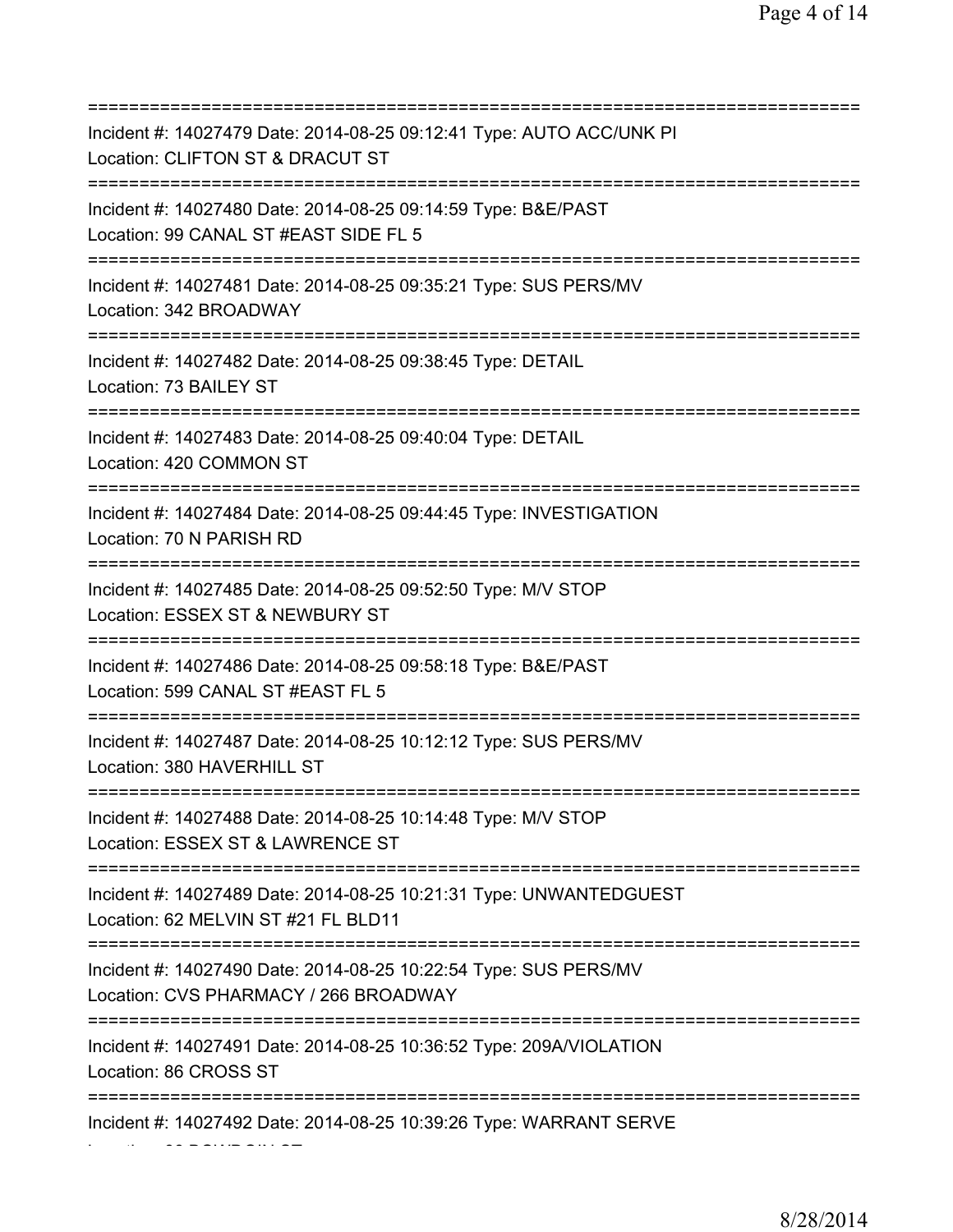| ===============================                                                                                                            |
|--------------------------------------------------------------------------------------------------------------------------------------------|
| Incident #: 14027493 Date: 2014-08-25 10:43:04 Type: 209A/SERVE<br>Location: 45 BENNINGTON ST                                              |
| Incident #: 14027494 Date: 2014-08-25 10:44:57 Type: 209A/SERVE<br>Location: 25 BUTLER ST #1                                               |
| Incident #: 14027495 Date: 2014-08-25 10:49:15 Type: TOW OF M/V<br>Location: 420 COMMON ST                                                 |
| Incident #: 14027496 Date: 2014-08-25 10:52:16 Type: 209A/SERVE<br>Location: 495 HAMPSHIRE ST<br>============================              |
| Incident #: 14027497 Date: 2014-08-25 11:00:22 Type: WARRANT SERVE<br>Location: 24 ORCHARD ST #2                                           |
| Incident #: 14027499 Date: 2014-08-25 11:03:36 Type: MAL DAMAGE<br>Location: 168 JACKSON ST<br>================================            |
| Incident #: 14027498 Date: 2014-08-25 11:06:00 Type: 209A/SERVE<br>Location: 21 COOLIDGE ST                                                |
| Incident #: 14027501 Date: 2014-08-25 11:12:35 Type: 209A/SERVE<br>Location: 184 PARK ST                                                   |
| Incident #: 14027500 Date: 2014-08-25 11:12:44 Type: MISSING PERS<br>Location: 31 SUMMER ST                                                |
| Incident #: 14027502 Date: 2014-08-25 11:13:12 Type: ALARM/BURG<br>Location: 52 DURSO AV                                                   |
| Incident #: 14027503 Date: 2014-08-25 11:15:00 Type: 209A/SERVE<br>Location: 71 BIGELOW ST                                                 |
| Incident #: 14027504 Date: 2014-08-25 11:16:40 Type: B&E/PAST<br>Location: 23 DIAMOND ST                                                   |
| ===================================<br>Incident #: 14027505 Date: 2014-08-25 11:23:29 Type: M/V STOP<br>Location: GRAFTON ST & WINTHROP AV |
| =============<br>Incident #: 14027506 Date: 2014-08-25 11:26:04 Type: M/V STOP                                                             |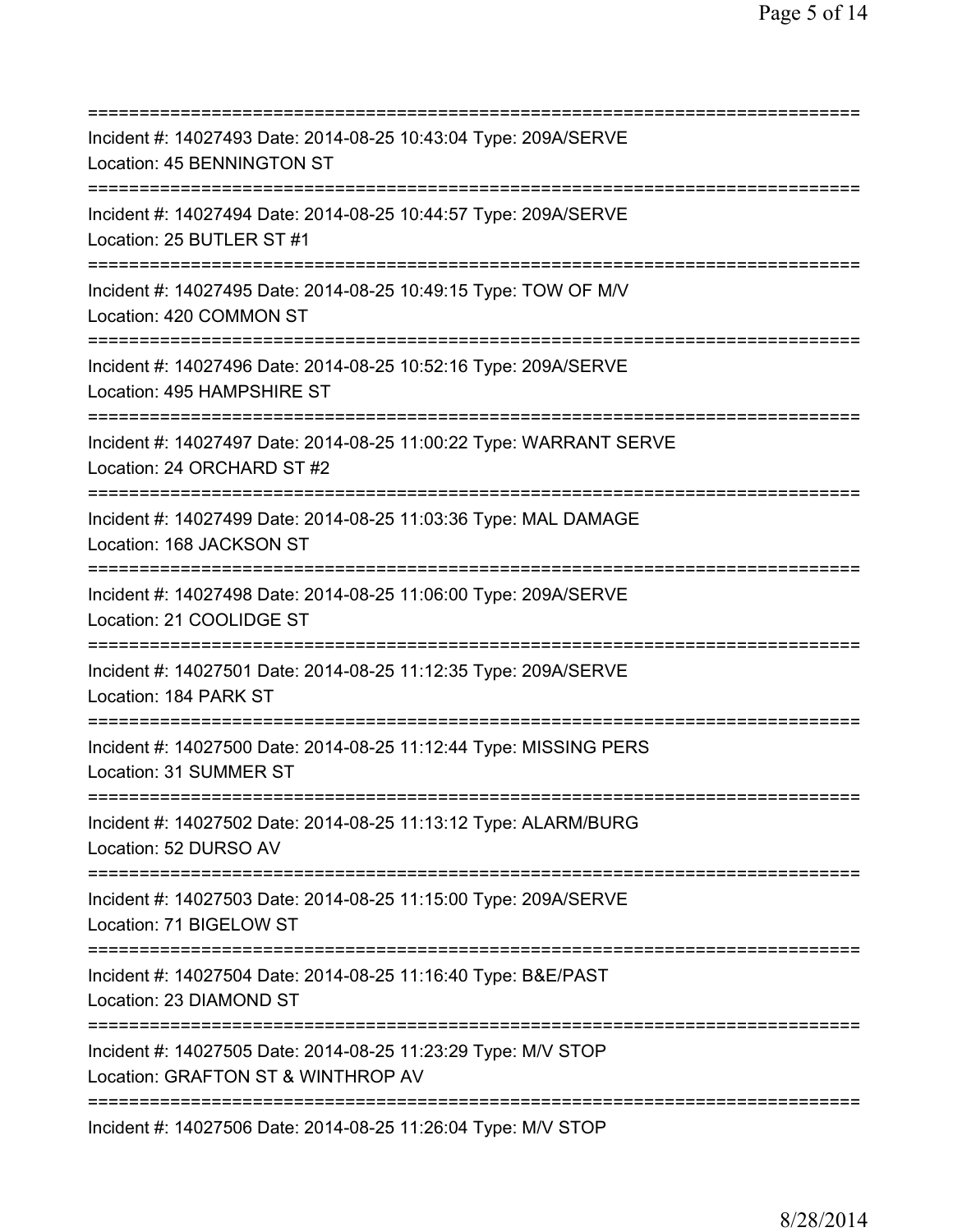=========================================================================== Incident #: 14027507 Date: 2014-08-25 11:27:08 Type: M/V STOP Location: E HAVERHILL ST & HIGH ST =========================================================================== Incident #: 14027508 Date: 2014-08-25 11:34:51 Type: M/V STOP Location: GRAFTON ST & WINTHROP AV =========================================================================== Incident #: 14027510 Date: 2014-08-25 11:35:52 Type: MAL DAMAGE Location: 209 CRAWFORD ST =========================================================================== Incident #: 14027509 Date: 2014-08-25 11:38:34 Type: SUS PERS/MV Location: 378 HAVERHILL ST =========================================================================== Incident #: 14027511 Date: 2014-08-25 11:45:03 Type: M/V STOP Location: GRAFTON ST & WINTHROP AV =========================================================================== Incident #: 14027512 Date: 2014-08-25 11:48:41 Type: PARK & WALK Location: PEMBERTON PARK / null =========================================================================== Incident #: 14027513 Date: 2014-08-25 11:53:24 Type: KEEP PEACE Location: 176 JACKSON ST FL 2 =========================================================================== Incident #: 14027514 Date: 2014-08-25 11:56:06 Type: M/V STOP Location: GRAFTON ST & WINTHROP AV =========================================================================== Incident #: 14027515 Date: 2014-08-25 12:03:27 Type: EXTRA SURVEIL Location: BROOK STREET PARK CALLBOX / 67 BROOK ST =========================================================================== Incident #: 14027516 Date: 2014-08-25 12:16:32 Type: AUTO ACC/UNK PI Location: CVS PHARMACY / 266 BROADWAY =========================================================================== Incident #: 14027517 Date: 2014-08-25 12:18:17 Type: M/V STOP Location: GARDEN ST & JACKSON ST =========================================================================== Incident #: 14027518 Date: 2014-08-25 12:26:45 Type: E911 HANGUP Location: LAZARUS HOUSE / 260 PARK ST =========================================================================== Incident #: 14027519 Date: 2014-08-25 12:43:18 Type: M/V STOP Location: 10 BROADWAY =========================================================================== Incident #: 14027520 Date: 2014-08-25 12:59:28 Type: SUS PERS/MV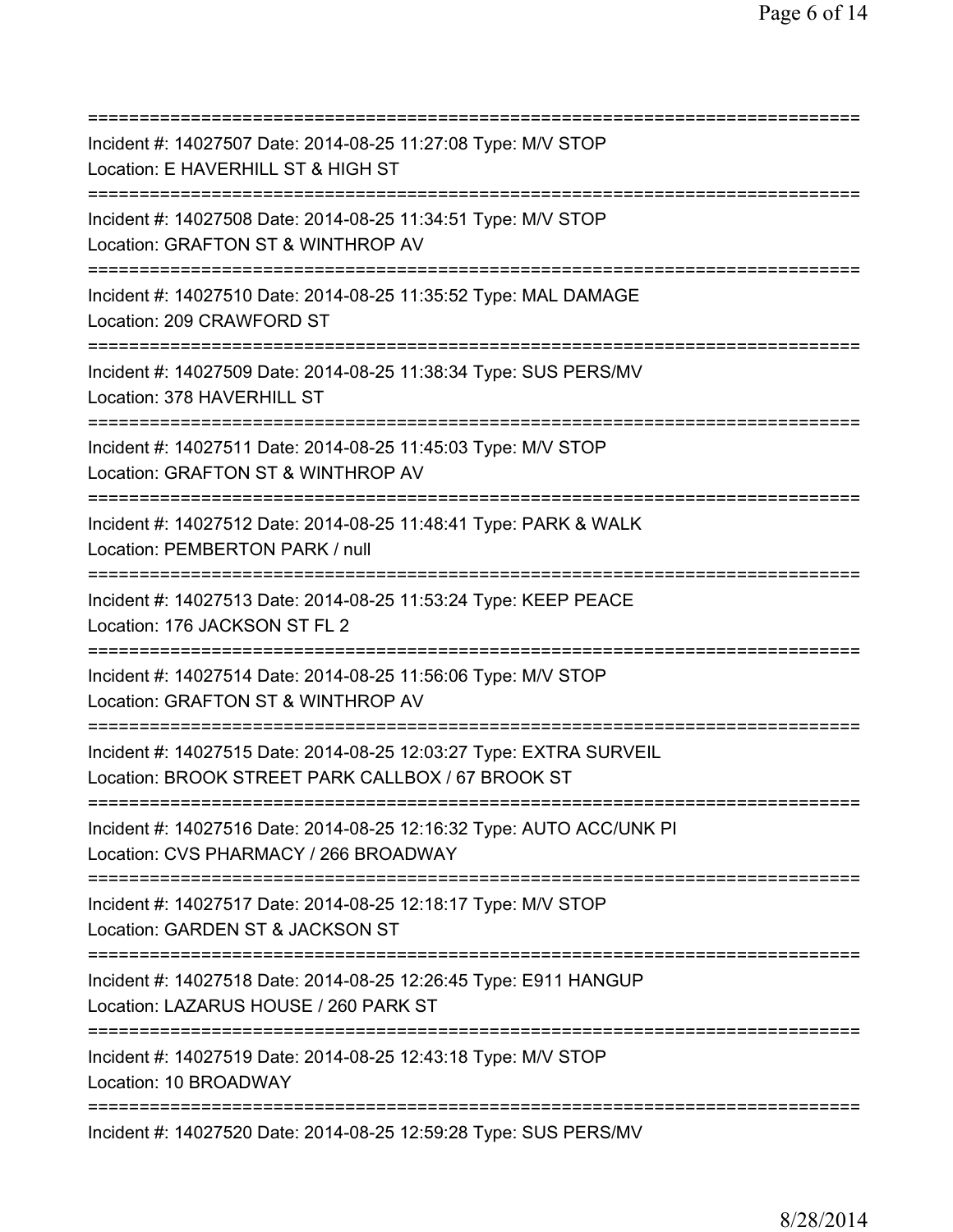| Location: 15 TENNEY ST                                                                                                                                     |
|------------------------------------------------------------------------------------------------------------------------------------------------------------|
| Incident #: 14027521 Date: 2014-08-25 13:00:36 Type: WARRANT SERVE<br>Location: 8 GREEN ST #2                                                              |
| Incident #: 14027522 Date: 2014-08-25 13:13:14 Type: B&E FOLLOW UP<br>Location: 317 S BROADWAY FL 3<br>================================                    |
| Incident #: 14027523 Date: 2014-08-25 13:19:53 Type: DISTURBANCE<br>Location: DENNYS / 160 WINTHROP AV                                                     |
| =======================<br>Incident #: 14027525 Date: 2014-08-25 13:25:48 Type: LOST PROPERTY<br>Location: 5 FULTON ST<br>================================ |
| Incident #: 14027524 Date: 2014-08-25 13:27:38 Type: DRUG OVERDOSE<br>Location: 44 HOLLY ST                                                                |
| Incident #: 14027526 Date: 2014-08-25 13:31:45 Type: DRUG OVERDOSE<br><b>Location: HIGHGATE</b>                                                            |
| Incident #: 14027528 Date: 2014-08-25 13:34:30 Type: MAL DAMAGE<br>Location: 225 ESSEX ST                                                                  |
| Incident #: 14027527 Date: 2014-08-25 13:37:55 Type: ALARM/BURG<br>Location: 18 FALMOUTH ST                                                                |
| Incident #: 14027529 Date: 2014-08-25 13:46:57 Type: M/V STOP<br>Location: SOUTH BROADWAY & MT VERNON                                                      |
| Incident #: 14027530 Date: 2014-08-25 13:56:19 Type: M/V STOP<br>Location: MT VERNON ST & S BROADWAY                                                       |
| Incident #: 14027531 Date: 2014-08-25 13:57:03 Type: 209A/SERVE<br>Location: 72 RAILROAD ST<br>:=============================                              |
| Incident #: 14027532 Date: 2014-08-25 14:07:13 Type: M/V STOP<br>Location: ISLAND ST & UNION ST                                                            |
| Incident #: 14027533 Date: 2014-08-25 14:08:22 Type: ASSIST FIRE<br>Location: 6 COMMONWEALTH DR                                                            |
|                                                                                                                                                            |

Incident #: 14027534 Date: 2014 08 25 14:09:22 Type: INVEST CONT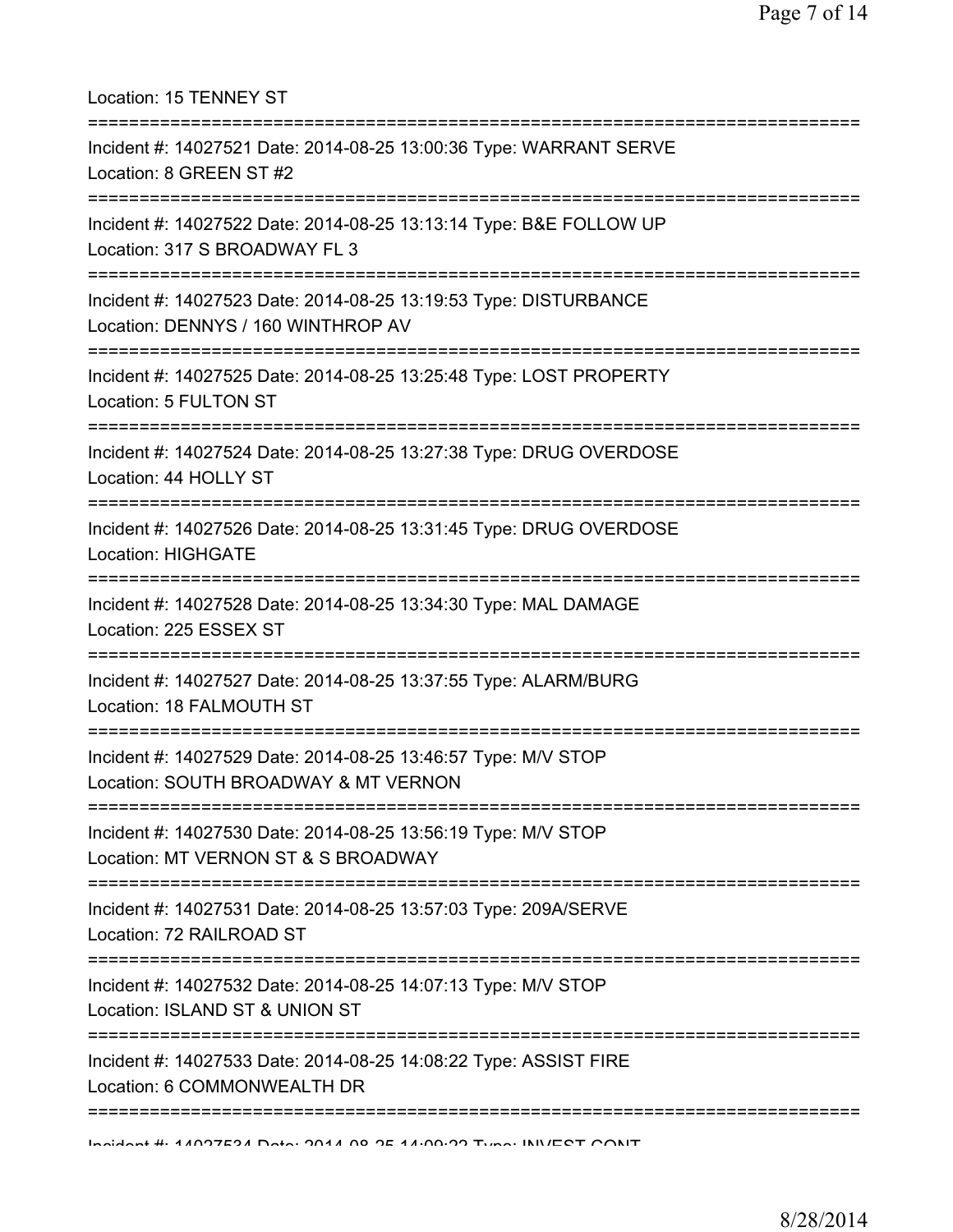Location: 90 LOWELL ST

| Incident #: 14027535 Date: 2014-08-25 14:09:45 Type: DOMESTIC/PROG<br>Location: 24 ORCHARD ST                         |
|-----------------------------------------------------------------------------------------------------------------------|
| =================<br>Incident #: 14027536 Date: 2014-08-25 14:10:12 Type: A&B D/W PAST<br>Location: 34 HAVERHILL ST   |
| Incident #: 14027538 Date: 2014-08-25 14:12:40 Type: SUS PERS/MV<br>Location: NEWBURY ST & ORCHARD ST                 |
| Incident #: 14027537 Date: 2014-08-25 14:12:58 Type: ALARM/BURG<br>Location: 239 BAILEY ST<br>______________________  |
| Incident #: 14027540 Date: 2014-08-25 14:21:50 Type: LARCENY/PAST<br>Location: 276 S BROADWAY                         |
| Incident #: 14027539 Date: 2014-08-25 14:25:16 Type: AUTO ACC/NO PI<br>Location: BROADWAY & COMMON ST                 |
| Incident #: 14027541 Date: 2014-08-25 14:36:08 Type: M/V STOP<br>Location: MERRIMACK ST & PARKER ST                   |
| Incident #: 14027543 Date: 2014-08-25 14:40:10 Type: MAL DAMAGE<br>Location: 11 HAMILTON ST                           |
| Incident #: 14027542 Date: 2014-08-25 14:44:48 Type: THREATS<br>Location: WALK IN WALK IN / 48 MELVIN ST #19 FL BLD 9 |
| Incident #: 14027544 Date: 2014-08-25 14:51:19 Type: M/V STOP<br>Location: 15 UNION ST                                |
| Incident #: 14027545 Date: 2014-08-25 14:56:05 Type: SUS PERS/MV<br>Location: MERRIMACK ST & S UNION ST               |
| Incident #: 14027546 Date: 2014-08-25 15:17:51 Type: M/V STOP<br>Location: HAVERHILL ST & LAWRENCE ST                 |
| Incident #: 14027547 Date: 2014-08-25 15:29:56 Type: TOW OF M/V<br>Location: 33 HAMLET ST                             |
|                                                                                                                       |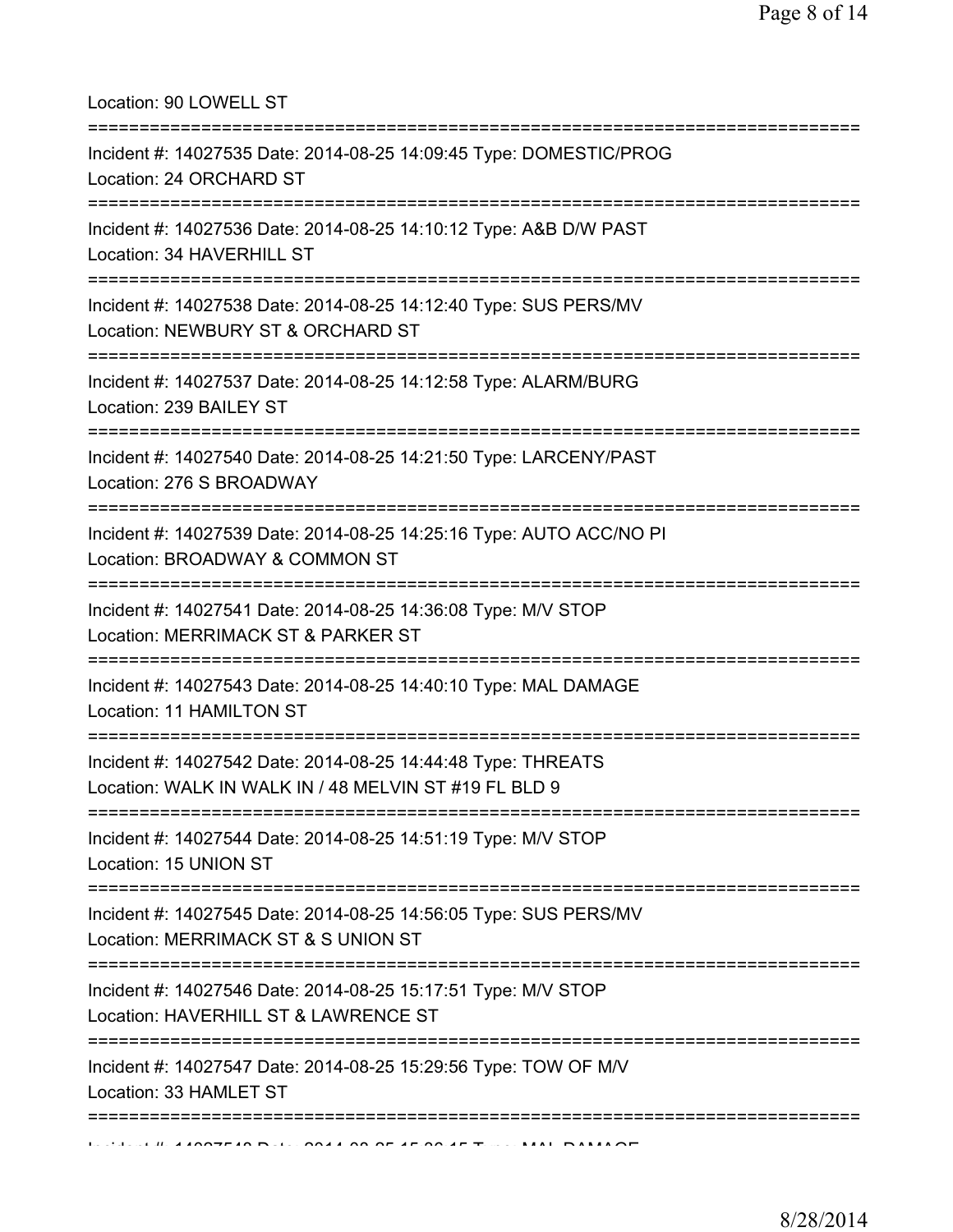| Location: 535 HOWARD ST FL 1ST<br>======================================                                                                        |
|-------------------------------------------------------------------------------------------------------------------------------------------------|
| Incident #: 14027549 Date: 2014-08-25 15:41:45 Type: A&B D/W PAST<br>Location: 1 GENERAL ST                                                     |
| Incident #: 14027550 Date: 2014-08-25 15:44:20 Type: INVEST CONT<br>Location: 78 PARK ST<br>====================================                |
| Incident #: 14027552 Date: 2014-08-25 15:54:21 Type: M/V STOP<br>Location: BOWDOIN ST & S BROADWAY                                              |
| Incident #: 14027551 Date: 2014-08-25 15:54:40 Type: WIRE DOWN<br>Location: 164 SALEM ST                                                        |
| Incident #: 14027553 Date: 2014-08-25 16:02:03 Type: M/V STOP<br>Location: 168 UNION ST                                                         |
| Incident #: 14027554 Date: 2014-08-25 16:09:25 Type: KEEP PEACE<br>Location: 6 FOREST ST FL 1ST                                                 |
| Incident #: 14027555 Date: 2014-08-25 16:14:29 Type: CK WELL BEING<br>Location: 575 COMMON ST                                                   |
| ===================================<br>Incident #: 14027556 Date: 2014-08-25 16:16:13 Type: INVESTIGATION<br>Location: 76 BELLEVUE ST           |
| Incident #: 14027557 Date: 2014-08-25 16:42:26 Type: DRUG VIO<br>Location: 27 PLATT ST                                                          |
| Incident #: 14027558 Date: 2014-08-25 16:52:17 Type: ALARM/BURG<br>Location: 51 HOFFMAN AV                                                      |
| ;====================================<br>Incident #: 14027559 Date: 2014-08-25 17:01:20 Type: SUS PERS/MV<br>Location: BERKELEY ST & JACKSON ST |
| Incident #: 14027560 Date: 2014-08-25 17:06:27 Type: MAN DOWN<br>Location: TAYLOR RENTAL / 637 ANDOVER ST                                       |
| Incident #: 14027561 Date: 2014-08-25 17:07:13 Type: DISTURBANCE<br>Location: TRIPOLI BAKERY INC / 106 COMMON ST                                |
|                                                                                                                                                 |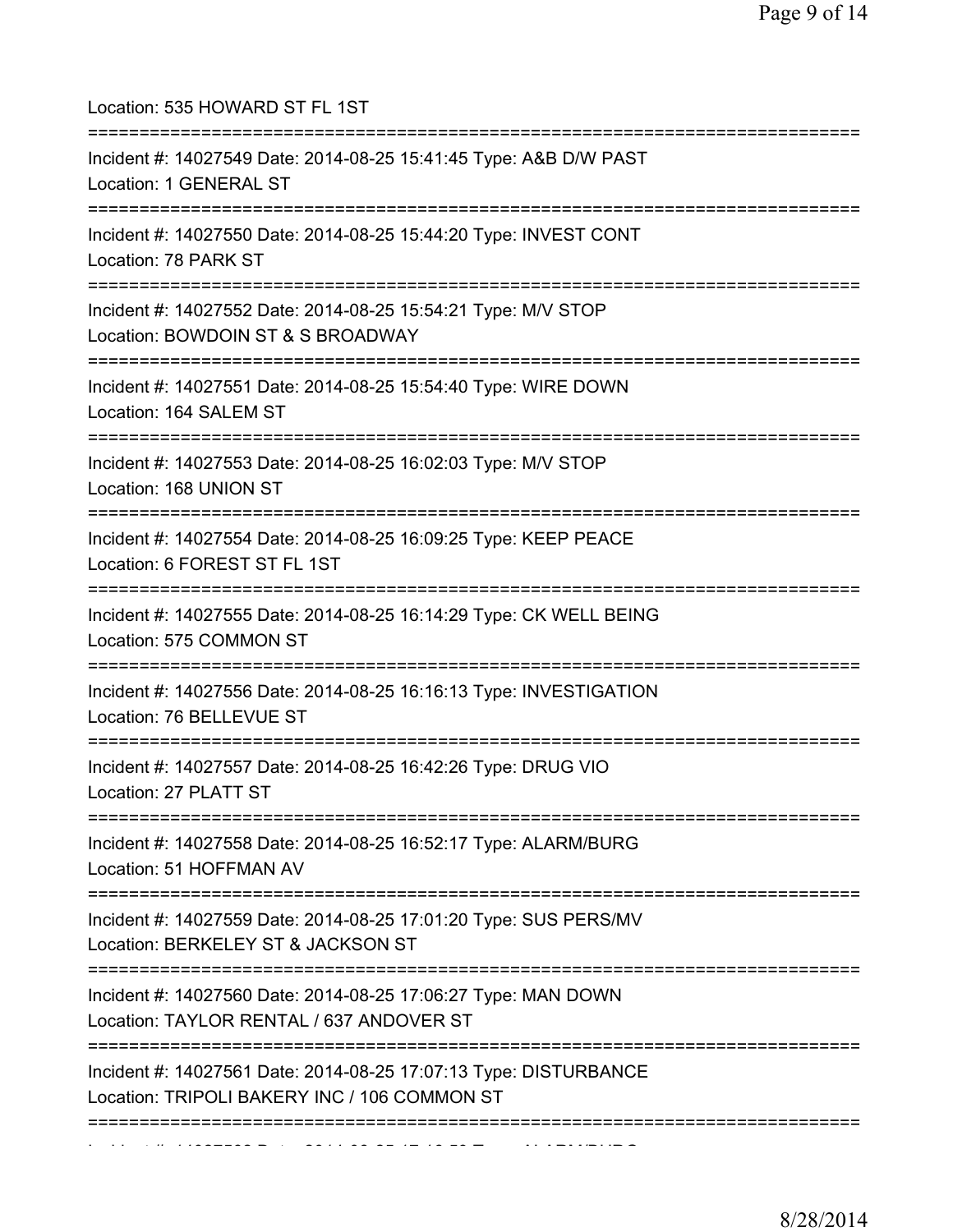Location: SANTOS RESIDENCE / 35 KENDALL ST =========================================================================== Incident #: 14027563 Date: 2014-08-25 17:24:07 Type: SUBPOENA SERV Location: 10 KEMPTON CT =========================================================================== Incident #: 14027564 Date: 2014-08-25 17:31:27 Type: M/V STOP Location: AMESBURY ST & METHUEN ST =========================================================================== Incident #: 14027565 Date: 2014-08-25 17:36:04 Type: MV/BLOCKING Location: 14 SARGENT AV =========================================================================== Incident #: 14027566 Date: 2014-08-25 17:38:57 Type: ALARM/BURG Location: HERITAGE COMMON / 45 CAMELLA TEOLI WY =========================================================================== Incident #: 14027567 Date: 2014-08-25 17:46:56 Type: M/V STOP Location: MARKET ST & S UNION ST =========================================================================== Incident #: 14027568 Date: 2014-08-25 17:49:19 Type: MISSING PERS Location: 109 BROOKFIELD ST =========================================================================== Incident #: 14027569 Date: 2014-08-25 17:56:35 Type: SUBPOENA SERV Location: 362 WATER ST =========================================================================== Incident #: 14027570 Date: 2014-08-25 17:58:14 Type: COURT DOC SERVE Location: 227 LAWRENCE ST =========================================================================== Incident #: 14027571 Date: 2014-08-25 18:04:45 Type: LARCENY/PAST Location: 2 FLORENCE ST =========================================================================== Incident #: 14027572 Date: 2014-08-25 18:14:55 Type: HIT & RUN M/V Location: LAWRENCE ST & PARK ST =========================================================================== Incident #: 14027573 Date: 2014-08-25 18:15:34 Type: B&E/PAST Location: 5 KENDRICK ST FL 1 =========================================================================== Incident #: 14027575 Date: 2014-08-25 18:21:34 Type: SUBPOENA SERV Location: 4 GROVE ST =========================================================================== Incident #: 14027574 Date: 2014-08-25 18:21:44 Type: AUTO ACC/PI Location: ABBOTT ST & PHILLIPS ST ===========================================================================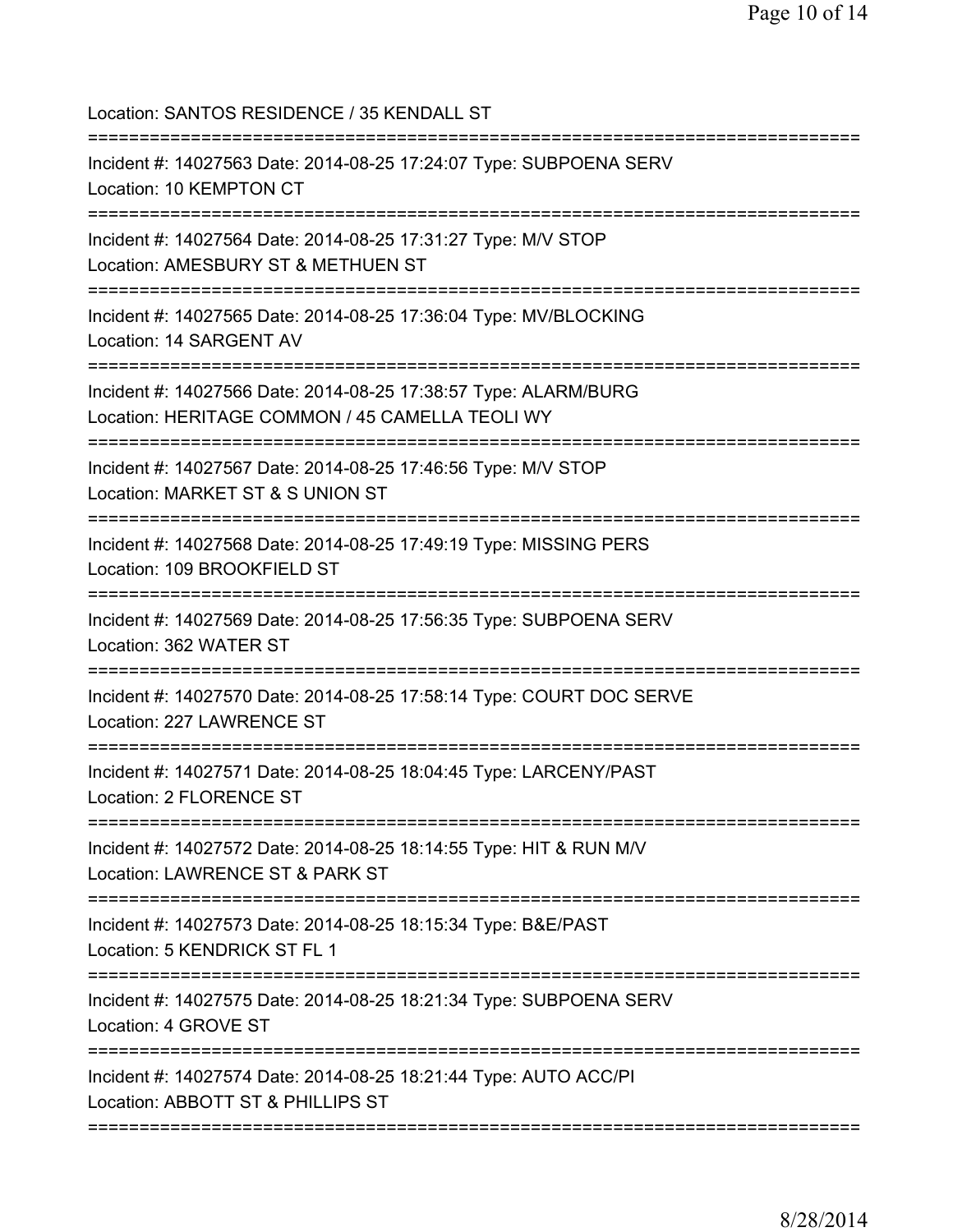| Location: TEDESCHI / WINTHROP AV                                                                                                              |
|-----------------------------------------------------------------------------------------------------------------------------------------------|
| Incident #: 14027576 Date: 2014-08-25 18:26:56 Type: DRUG VIO<br>Location: DAISY ST & HOLLY ST                                                |
| Incident #: 14027578 Date: 2014-08-25 18:46:31 Type: SUS PERS/MV<br>Location: 550 BROADWAY<br>============================                    |
| Incident #: 14027579 Date: 2014-08-25 18:51:14 Type: ANIMAL COMPL<br>Location: HENNESSEY SCHOOL / 122 HANCOCK ST                              |
| Incident #: 14027580 Date: 2014-08-25 18:52:35 Type: SUBPOENA SERV<br>Location: 142 E HAVERHILL ST                                            |
| Incident #: 14027581 Date: 2014-08-25 18:52:54 Type: UNWANTEDGUEST<br>Location: 36 ANDOVER ST FL 3                                            |
| Incident #: 14027582 Date: 2014-08-25 19:01:25 Type: UNATENEDCHILD<br>Location: 105 AMES ST                                                   |
| Incident #: 14027583 Date: 2014-08-25 19:15:31 Type: DOMESTIC/PROG<br>Location: LAWRENCE ST & LEBANON ST<br>================================= |
| Incident #: 14027584 Date: 2014-08-25 19:18:16 Type: CK WELL BEING<br>Location: 139 MAY ST #3                                                 |
| Incident #: 14027585 Date: 2014-08-25 19:20:59 Type: THREATS<br>Location: NAYAS FOOD MARKET / 140 WATER ST                                    |
| Incident #: 14027586 Date: 2014-08-25 19:24:16 Type: TRESPASSING<br>Location: 8 KENDALL ST                                                    |
| =====================================<br>Incident #: 14027587 Date: 2014-08-25 19:54:52 Type: DOMESTIC/PROG<br>Location: 81 HANCOCK ST        |
| Incident #: 14027588 Date: 2014-08-25 20:06:25 Type: WARRANT SERVE<br>Location: 90 LOWELL ST                                                  |
| Incident #: 14027589 Date: 2014-08-25 20:20:26 Type: SUBPOENA SERV<br>Location: 14 WARREN ST                                                  |
|                                                                                                                                               |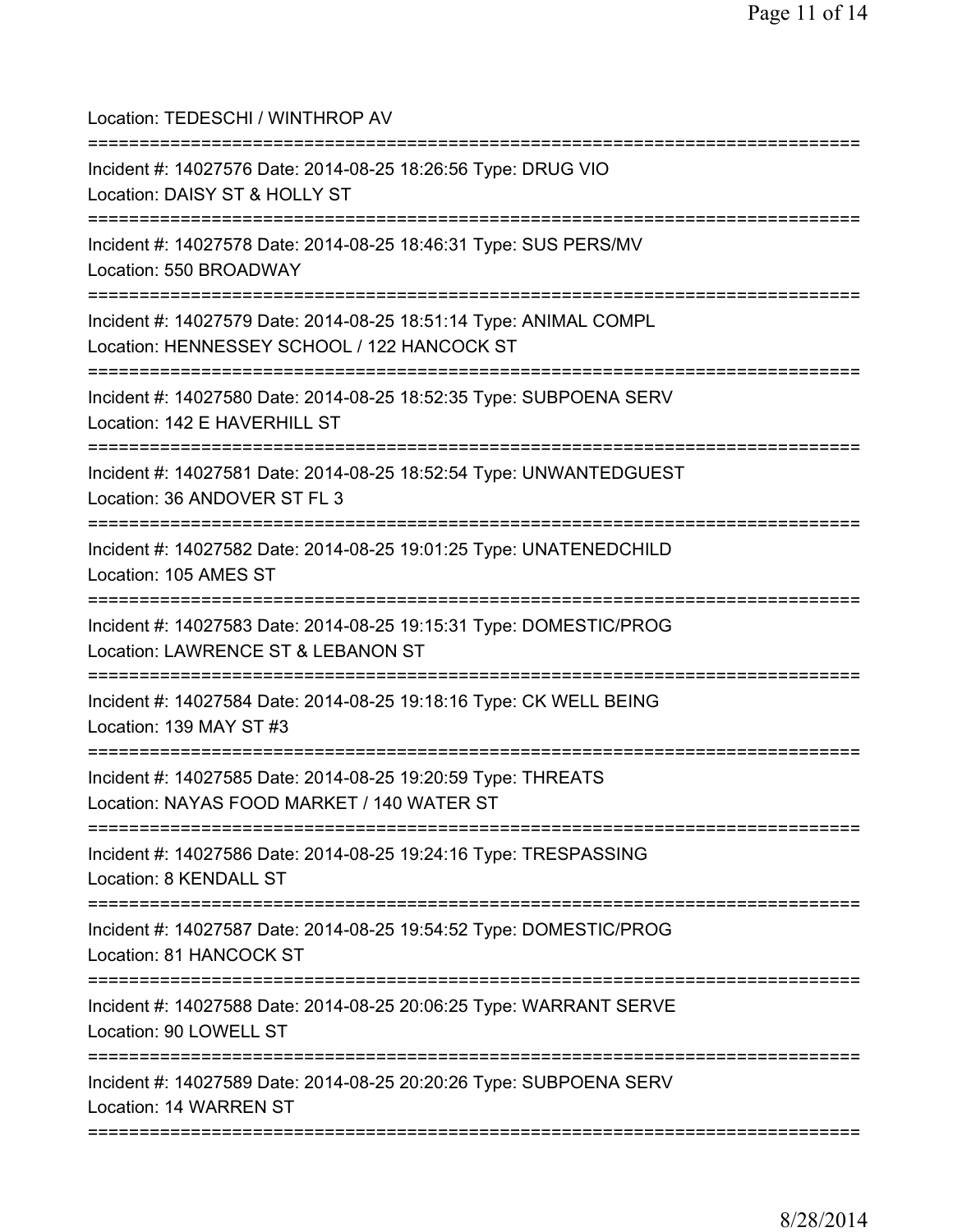| Incident #: 14027590 Date: 2014-08-25 20:25:46 Type: B&E/PAST<br>Location: 10 GROVE ST FL 3                                       |
|-----------------------------------------------------------------------------------------------------------------------------------|
| Incident #: 14027591 Date: 2014-08-25 20:27:09 Type: CK WELL BEING<br>Location: CVS / 205 S BROADWAY                              |
| Incident #: 14027592 Date: 2014-08-25 20:27:45 Type: M/V STOP<br>Location: LOWELL ST & OXFORD ST                                  |
| Incident #: 14027593 Date: 2014-08-25 20:39:07 Type: DRUG VIO<br>Location: BROADWAY & COMMON ST                                   |
| Incident #: 14027594 Date: 2014-08-25 20:56:59 Type: COURT DOC SERVE<br>Location: 130 BOXFORD ST<br>=====================         |
| Incident #: 14027595 Date: 2014-08-25 20:58:25 Type: COURT DOC SERVE<br>Location: 19 WINTER ST                                    |
| Incident #: 14027597 Date: 2014-08-25 21:08:05 Type: THREATS<br>Location: 128 MARSTON ST<br>===================================== |
| Incident #: 14027596 Date: 2014-08-25 21:08:27 Type: COURT DOC SERVE<br>Location: 72 LYNN ST                                      |
| Incident #: 14027598 Date: 2014-08-25 21:16:27 Type: M/V STOP<br>Location: ANDOVER ST & STATE ST                                  |
| Incident #: 14027599 Date: 2014-08-25 21:18:43 Type: COURT DOC SERVE<br>Location: 108 SALEM ST                                    |
| Incident #: 14027600 Date: 2014-08-25 21:27:54 Type: DISTURBANCE<br>Location: 202 LAWRENCE ST FL 3                                |
| Incident #: 14027601 Date: 2014-08-25 21:40:06 Type: LARCENY/PROG<br>Location: 32 LAWRENCE ST                                     |
| Incident #: 14027603 Date: 2014-08-25 21:59:34 Type: DOMESTIC/PROG<br>Location: 70 KNOX ST FL 2                                   |
| Incident #: 14027602 Date: 2014-08-25 21:59:56 Type: ALARM/BURG<br>Location: CENTRAL CATHOLIC HIGH SCHOOL / 300 HAMPSHIRE ST      |
|                                                                                                                                   |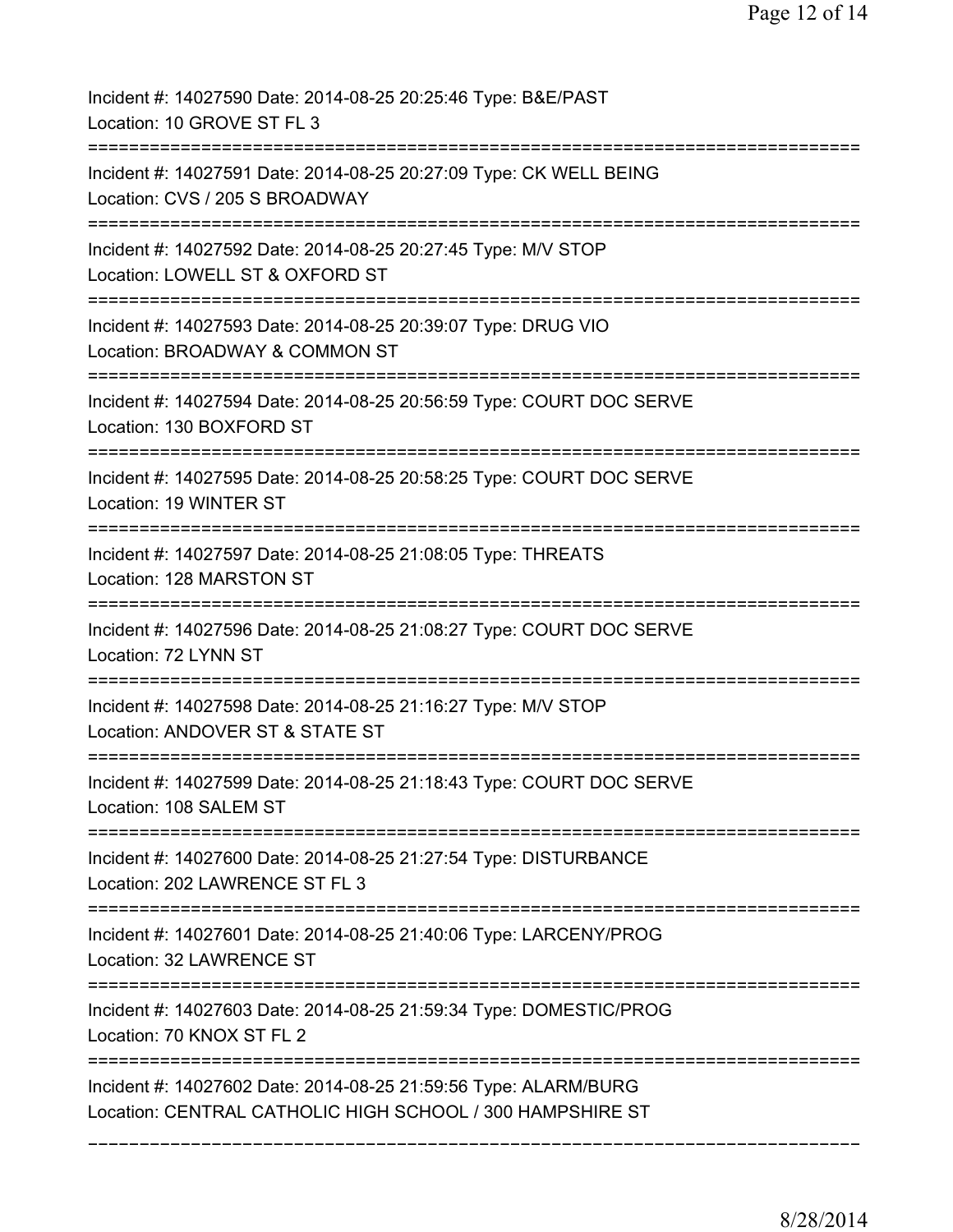| Incident #: 14027604 Date: 2014-08-25 22:15:09 Type: ALARM/BURG<br>Location: 439 RIVERSIDE DR #1                         |
|--------------------------------------------------------------------------------------------------------------------------|
| Incident #: 14027605 Date: 2014-08-25 22:20:32 Type: 209A/SERVE<br>Location: 77 S UNION ST                               |
| Incident #: 14027606 Date: 2014-08-25 22:23:59 Type: ALARM/BURG<br>Location: JARIUS RESIDENCE / 327 HAVERHILL ST         |
| Incident #: 14027607 Date: 2014-08-25 22:45:29 Type: M/V STOP<br>Location: CANAL ST & UNION ST<br>====================== |
| Incident #: 14027608 Date: 2014-08-25 22:46:09 Type: NOISE ORD<br><b>Location: POPLAR ST</b>                             |
| Incident #: 14027609 Date: 2014-08-25 22:46:52 Type: M/V STOP<br><b>Location: AMEBURY ST</b>                             |
| Incident #: 14027610 Date: 2014-08-25 22:59:35 Type: M/V STOP<br>Location: EXETER ST & WINTHROP AV                       |
| Incident #: 14027611 Date: 2014-08-25 23:03:14 Type: NOISE ORD<br>Location: 200 ESSEX ST                                 |
| Incident #: 14027612 Date: 2014-08-25 23:22:43 Type: MAN DOWN<br>Location: 343 JACKSON ST                                |
| Incident #: 14027613 Date: 2014-08-25 23:25:47 Type: ALARM/BURG<br>Location: PARTHUM SCHOOL / 255 E HAVERHILL ST         |
| Incident #: 14027614 Date: 2014-08-25 23:28:14 Type: GENERAL SERV<br>Location: PRIMO'S LIQUORS / 450 HAVERHILL ST        |
| Incident #: 14027615 Date: 2014-08-25 23:31:46 Type: MV/BLOCKING<br>Location: 37 WOODLAND ST                             |
| Incident #: 14027616 Date: 2014-08-25 23:41:56 Type: SUS PERS/MV<br>Location: 84 BELKNAP ST                              |
|                                                                                                                          |

525 record(s)